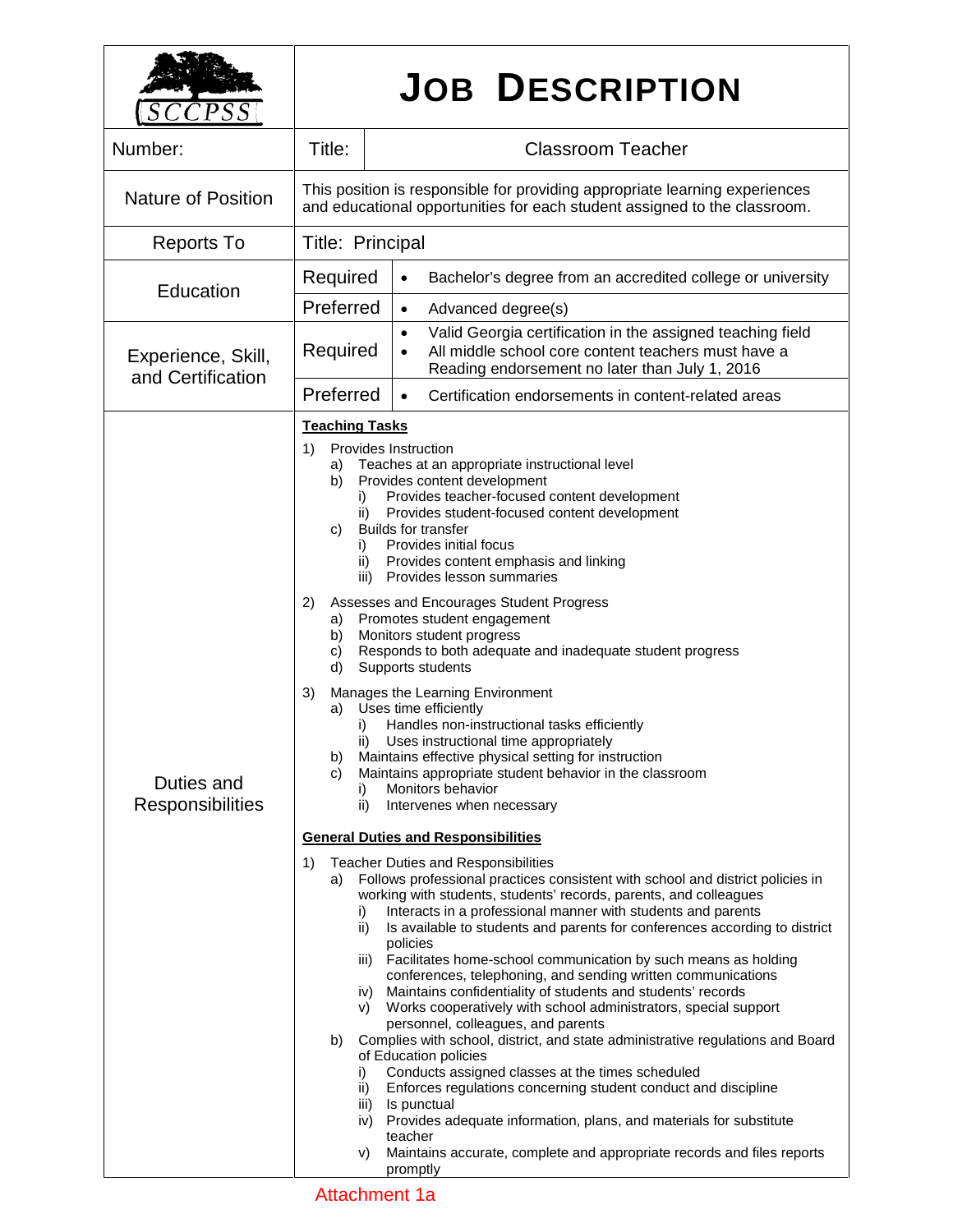|                                      | vi) Attends and participates in faculty meeting and other assigned meetings<br>and activities according to school policy<br>vii) Complies with conditions as stated in the Contract of Employment<br>Demonstrates professional practices in teaching<br>C)<br>Models correct use of language, oral and written<br>i)<br>Demonstrates accurate and up-to-date knowledge of content<br>ii)<br>Implements designated curriculum<br>iii)<br>Maintains lesson plans as required by school policy<br>iv)<br>Assigns reasonable tasks and homework to students<br>V)<br>Acts in a professional manner and assumes responsibility for the total school<br>d)<br>program, its safety and good order<br>Takes precautions to protect records, equipment, materials, and facilities<br>Assumes responsibility for supervising students in out-of-class settings<br>ii)<br>Performs other duties as required based on the specific content area taught (such<br>2)<br>as content-area competitions, after-hours activities, and so on).<br>Plans and coordinates purposeful assignments for paraprofessional(s), other<br>3)<br>supporting staff, and volunteer(s), and provides input to the administrative staff on<br>the performance of these individuals.<br>Performs other duties as required by the district, the school, or student need.<br>4) |             |  |
|--------------------------------------|---------------------------------------------------------------------------------------------------------------------------------------------------------------------------------------------------------------------------------------------------------------------------------------------------------------------------------------------------------------------------------------------------------------------------------------------------------------------------------------------------------------------------------------------------------------------------------------------------------------------------------------------------------------------------------------------------------------------------------------------------------------------------------------------------------------------------------------------------------------------------------------------------------------------------------------------------------------------------------------------------------------------------------------------------------------------------------------------------------------------------------------------------------------------------------------------------------------------------------------------------------------------------------------------------------------------------------------------|-------------|--|
| <b>Terms of</b><br><b>Employment</b> | Incumbents will receive an annual contract. The work calendar will be 190 days. Salary will be<br>determined based on level of certification and allowable experience.                                                                                                                                                                                                                                                                                                                                                                                                                                                                                                                                                                                                                                                                                                                                                                                                                                                                                                                                                                                                                                                                                                                                                                      |             |  |
|                                      | Director Level                                                                                                                                                                                                                                                                                                                                                                                                                                                                                                                                                                                                                                                                                                                                                                                                                                                                                                                                                                                                                                                                                                                                                                                                                                                                                                                              | <b>DATE</b> |  |
| <b>Approvals</b>                     | <b>Chief Level</b>                                                                                                                                                                                                                                                                                                                                                                                                                                                                                                                                                                                                                                                                                                                                                                                                                                                                                                                                                                                                                                                                                                                                                                                                                                                                                                                          | <b>DATE</b> |  |
|                                      | <b>Human Resources</b>                                                                                                                                                                                                                                                                                                                                                                                                                                                                                                                                                                                                                                                                                                                                                                                                                                                                                                                                                                                                                                                                                                                                                                                                                                                                                                                      | <b>DATE</b> |  |
|                                      | Superintendent                                                                                                                                                                                                                                                                                                                                                                                                                                                                                                                                                                                                                                                                                                                                                                                                                                                                                                                                                                                                                                                                                                                                                                                                                                                                                                                              | <b>DATE</b> |  |